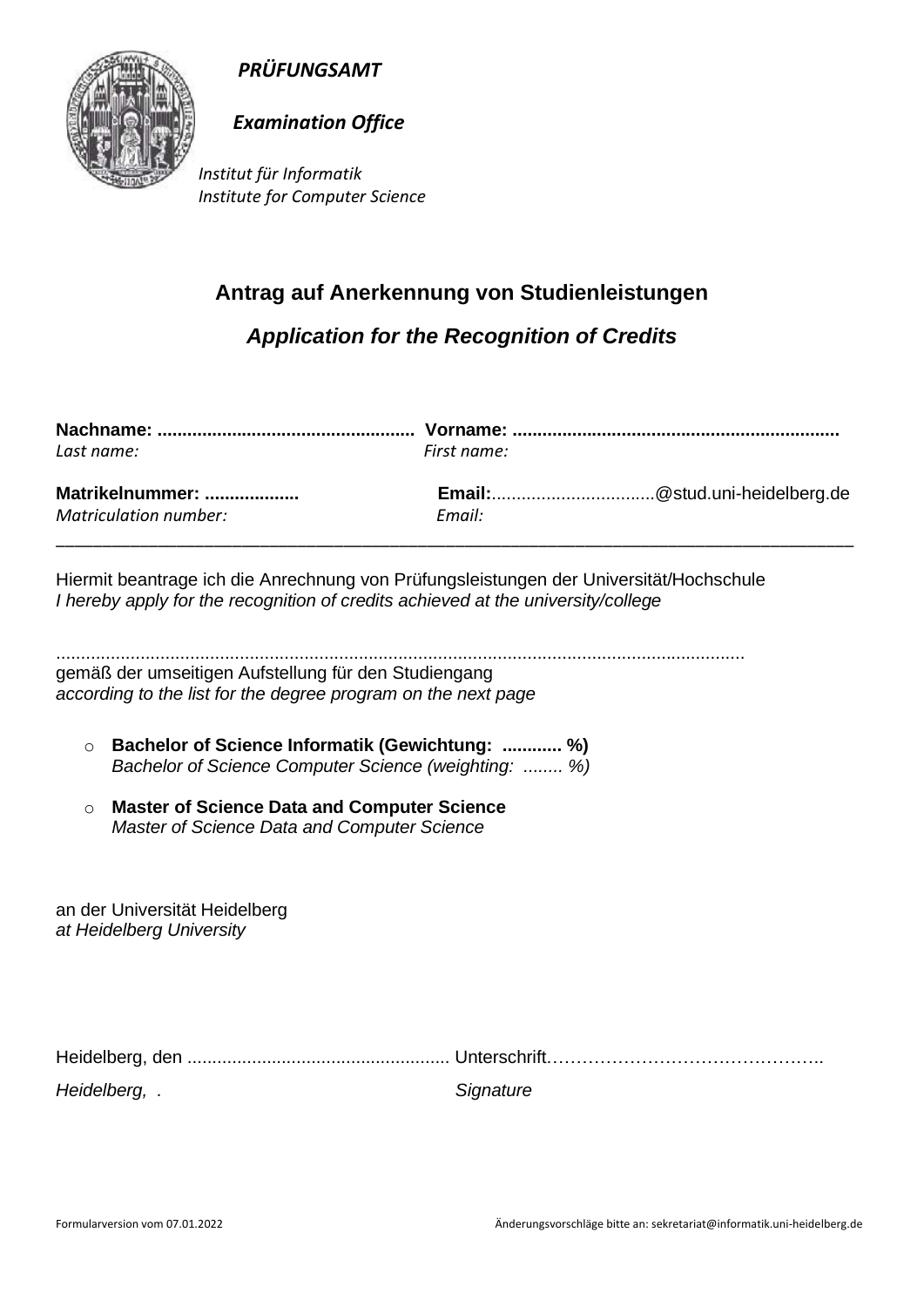| Vom Antragsstellenden auszufüllen |                                                                                                     |                      |             |                                                                                                                   | Entscheidung und Vermerke der                                                                                                                                                                         |                                                                  |             |                                                                                                                             |
|-----------------------------------|-----------------------------------------------------------------------------------------------------|----------------------|-------------|-------------------------------------------------------------------------------------------------------------------|-------------------------------------------------------------------------------------------------------------------------------------------------------------------------------------------------------|------------------------------------------------------------------|-------------|-----------------------------------------------------------------------------------------------------------------------------|
| To be completed by the applicant  |                                                                                                     |                      |             |                                                                                                                   | Anerkennungsstelle/des Prüfungsamts                                                                                                                                                                   |                                                                  |             |                                                                                                                             |
|                                   |                                                                                                     |                      |             |                                                                                                                   |                                                                                                                                                                                                       | Decision and notes of the Examination Office                     |             |                                                                                                                             |
| Nr.                               | Bezeichnung der<br>Veranstaltung/<br>Prüfungsleistung<br>Name of the course/<br>Kind of achievement | <b>Note</b><br>Grade | <b>ECTS</b> | Umgerechnete<br>Note (nur für<br>Noten aus dem<br>Ausland)<br>Converted grade<br>(only for grades<br>from abroad) | Anrechnung für das<br><b>Modul (bitte</b><br>benennen oder als<br>Zusatzleistung ("Z")<br>eintragen)<br>Recognition for the<br>module (please<br>name or enter as<br>additional<br>achievement ("A")) | Wird angerechnet<br>als (Modul)<br>To be credited as<br>(module) | <b>ECTS</b> | Vermerke des<br>Prüfungsamts/<br>Prüfungsausschusses<br>Notes of the Examination<br>Office/<br><b>Examination Committee</b> |
| $\mathbf{1}$                      |                                                                                                     |                      |             |                                                                                                                   |                                                                                                                                                                                                       |                                                                  |             |                                                                                                                             |
| $\overline{2}$                    |                                                                                                     |                      |             |                                                                                                                   |                                                                                                                                                                                                       |                                                                  |             |                                                                                                                             |
| 3                                 |                                                                                                     |                      |             |                                                                                                                   |                                                                                                                                                                                                       |                                                                  |             |                                                                                                                             |
| 4                                 |                                                                                                     |                      |             |                                                                                                                   |                                                                                                                                                                                                       |                                                                  |             |                                                                                                                             |